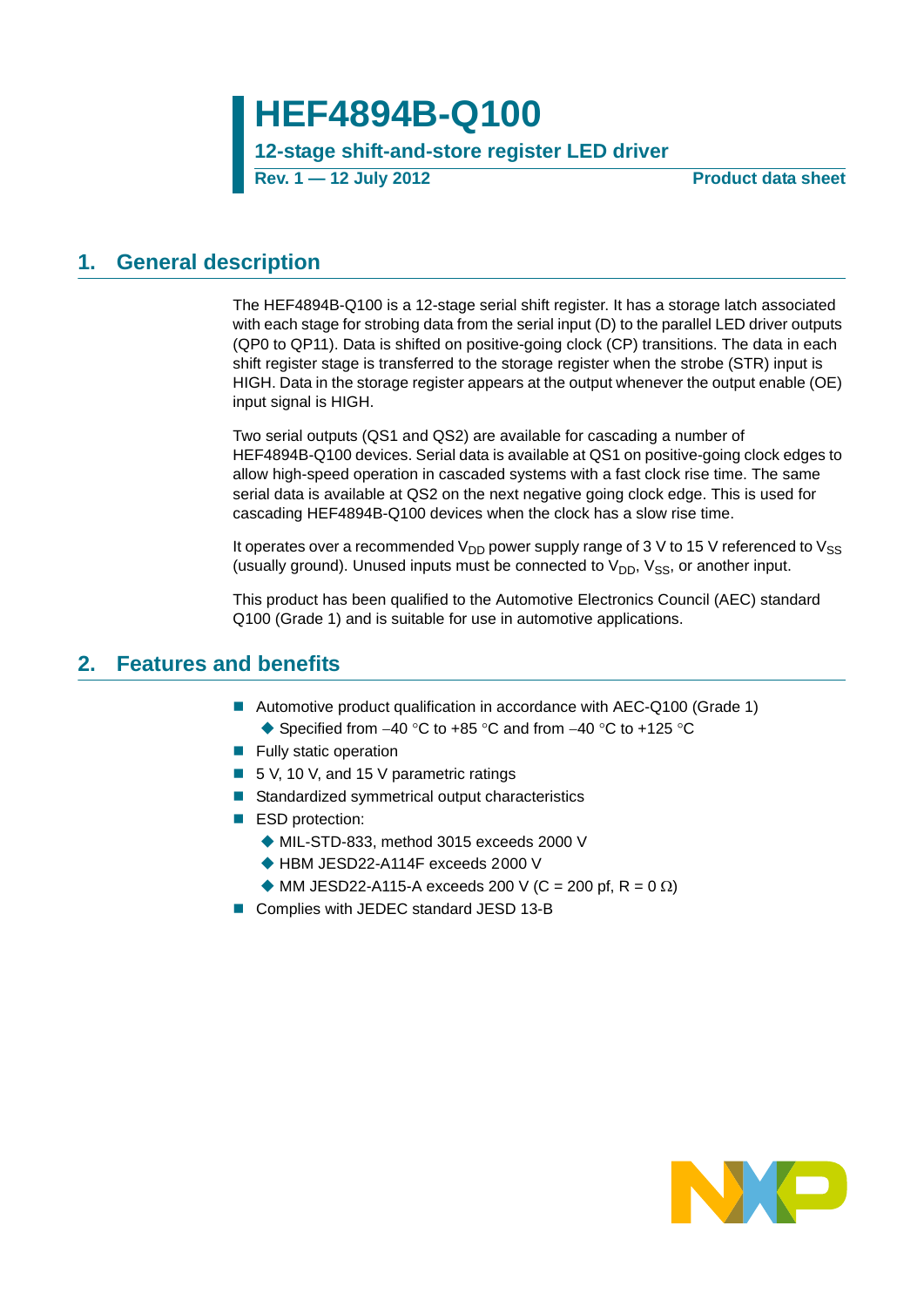**12-stage shift-and-store register LED driver**

## <span id="page-1-0"></span>**3. Ordering information**

### **Table 1. Ordering information**

*All types operate from 40 C to +125 C.*

| Type number     | Package          |                                                                        |                       |
|-----------------|------------------|------------------------------------------------------------------------|-----------------------|
|                 | <b>Name</b>      | <b>Description</b>                                                     | <b>Version</b>        |
| HEF4894BT-Q100  | SO <sub>20</sub> | plastic small outline package; 20 leads; body width 7.5 mm             | SOT <sub>163</sub> -1 |
| HEF4894BTT-Q100 | TSSOP20          | plastic thin shrink small outline package; 20 leads; body width 4.4 mm | SOT360-1              |

## <span id="page-1-1"></span>**4. Functional diagram**

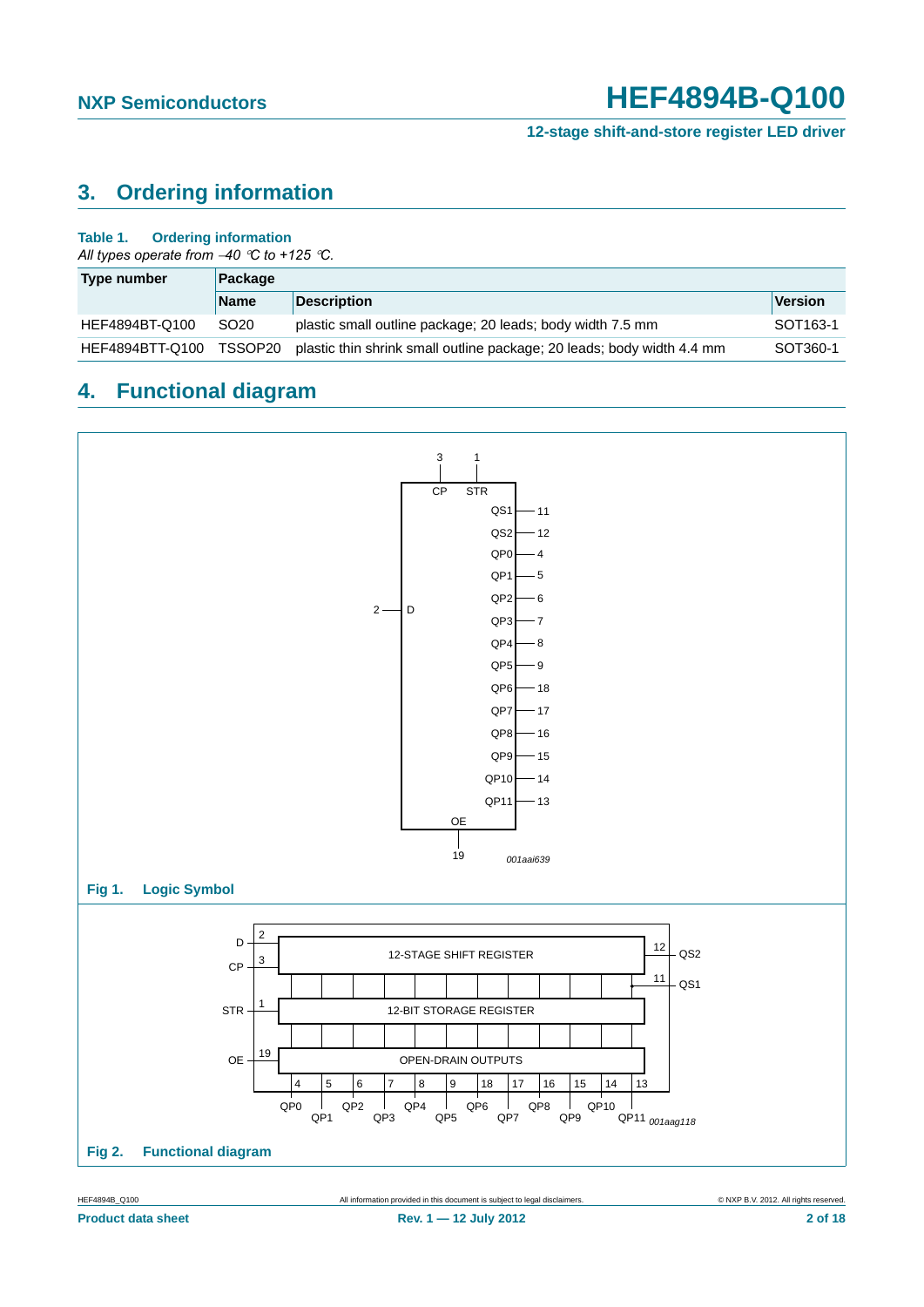**12-stage shift-and-store register LED driver**



## <span id="page-2-0"></span>**5. Pinning information**

## **5.1 Pinning**

<span id="page-2-1"></span>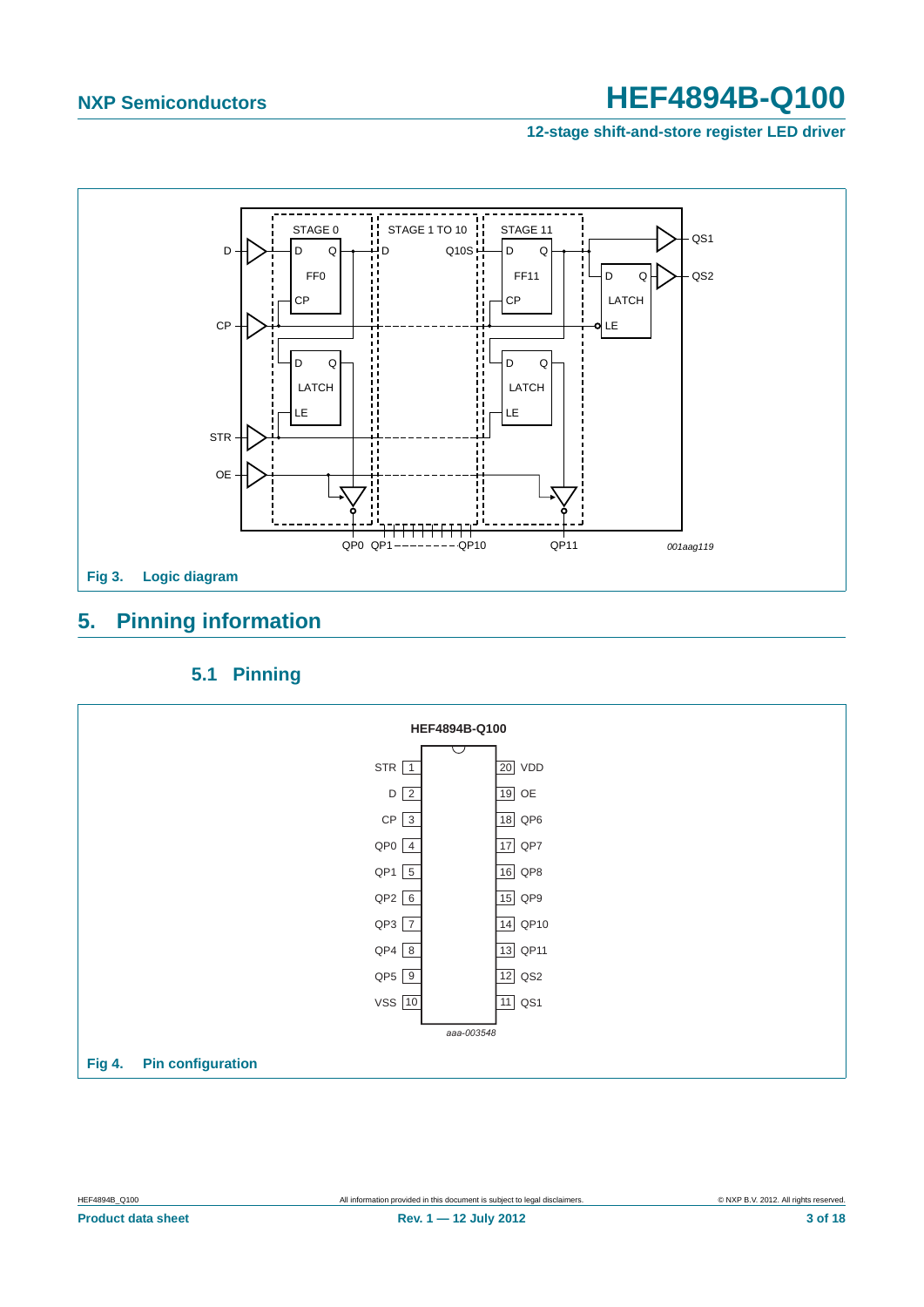**12-stage shift-and-store register LED driver**

## **5.2 Pin description**

<span id="page-3-3"></span>

| Table 2.        | <b>Pin description</b>                   |                     |
|-----------------|------------------------------------------|---------------------|
| Symbol          | <b>Pin</b>                               | <b>Description</b>  |
| D               | $\overline{2}$                           | serial input        |
| QP0 to QP11     | 4, 5, 6, 7, 8, 9, 18, 17, 16, 15, 14, 13 | parallel output     |
| QS1             | 11                                       | serial output       |
| QS <sub>2</sub> | 12                                       | serial output       |
| <b>CP</b>       | 3                                        | clock input         |
| <b>STR</b>      |                                          | strobe input        |
| <b>OE</b>       | 19                                       | output enable input |
| $V_{DD}$        | 20                                       | supply voltage      |
| $V_{SS}$        | 10                                       | ground (0 V)        |

## <span id="page-3-4"></span>**6. Functional description**

### Table 3. Function table<sup>[1]</sup>

*At the positive clock edge the information in the 10th register stage is transferred to the 11th register stage and the QS output*

| <b>Control</b> |           | Input      | <b>Parallel output</b> |                 | Serial output |                      |                    |
|----------------|-----------|------------|------------------------|-----------------|---------------|----------------------|--------------------|
| CP             | <b>OE</b> | <b>STR</b> | D                      | QP <sub>0</sub> | QPn           | $QS1$ <sup>[2]</sup> | QS2 <sup>[3]</sup> |
| $\uparrow$     |           | х          | Χ                      | Ζ               | 7             | Q10S                 | no change          |
| V              |           | X          | X                      | Z               |               | no change            | Q11S               |
| ᠰ              | н         |            | X                      | no change       | no change     | Q10S                 | no change          |
| $\uparrow$     | н         | H          |                        |                 | $QPn-1$       | Q10S                 | no change          |
| ᠰ              | н         | H          | н                      |                 | $QPn - 1$     | Q10S                 | no change          |
| V              | н         | H          | н                      | no change       | no change     | no change            | Q11S               |

<span id="page-3-0"></span>[1] H = HIGH voltage level; L = LOW voltage level; X = don't care;  $\hat{T}$  = LOW-to-HIGH clock transition;  $\hat{\psi}$  = HIGH-to-LOW clock transition;  $Z =$  high-impedance OFF-state.

<span id="page-3-1"></span>[2] Q10S = the data in register stage 10 before the LOW to HIGH clock transition.

<span id="page-3-2"></span>[3] Q11S = the data in register stage 11 before the HIGH to LOW clock transition.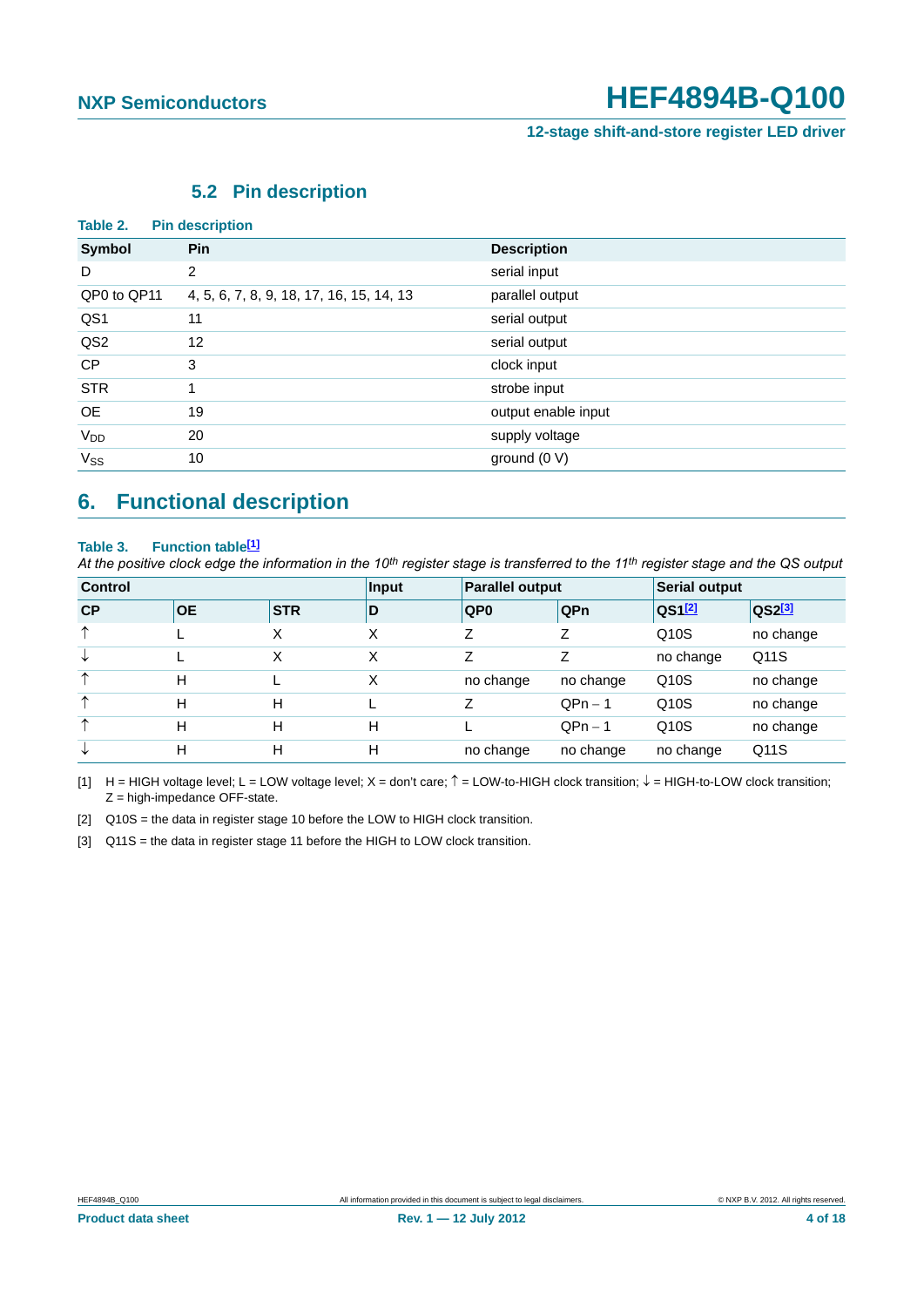**12-stage shift-and-store register LED driver**



## <span id="page-4-1"></span>**7. Limiting values**

### **Table 4. Limiting values**

*In accordance with the Absolute Maximum Rating System (IEC 60134).*

| <b>Symbol</b>          | <b>Parameter</b>        | <b>Conditions</b>                                                               | Min    | <b>Max</b>     | <b>Unit</b> |
|------------------------|-------------------------|---------------------------------------------------------------------------------|--------|----------------|-------------|
| <b>V<sub>DD</sub></b>  | supply voltage          |                                                                                 | $-0.5$ | $+18$          | V           |
| Ιĸ                     | input clamping current  | $V_1 < -0.5$ V or $V_1 > V_{DD} + 0.5$ V                                        |        | ±10            | mA          |
| $V_{I}$                | input voltage           |                                                                                 | $-0.5$ | $V_{DD}$ + 0.5 | V           |
| <b>I</b> <sub>OK</sub> | output clamping current | QSn outputs: $V_{\Omega}$ < -0.5 V or $V_{\Omega}$ > $V_{\text{DD}}$ + 0.5<br>V |        |                | mA          |
|                        |                         | QPn outputs; $VO < 0.5 V$                                                       |        | 40             | mA          |
| J <sub>I</sub>         | input leakage current   |                                                                                 |        | ±10            | mA          |
| Ιo                     | output current          | QSn outputs                                                                     |        | ±10            | mA          |
|                        |                         | QPn outputs                                                                     | ۰      | 40             | mA          |
| $T_{\text{stg}}$       | storage temperature     |                                                                                 | $-65$  | $+150$         | °C          |
| $T_{\mathsf{amb}}$     | ambient temperature     |                                                                                 | $-40$  | $+125$         | $^{\circ}C$ |
| $P_{\text{tot}}$       | total power dissipation | $T_{amb} = -40$ °C to +125 °C                                                   |        |                |             |
|                        |                         | SO20 and TSSOP20 package                                                        | $11 -$ | 500            | mW          |
| P                      | power dissipation       | per output                                                                      |        | 100            | mW          |

<span id="page-4-0"></span>[1] For SO20 package:  $P_{tot}$  derates linearly with 8 mW/K above 70 °C. For TSSOP20 package:  $P_{tot}$  derates linearly with 5.5 mW/K above 60 °C.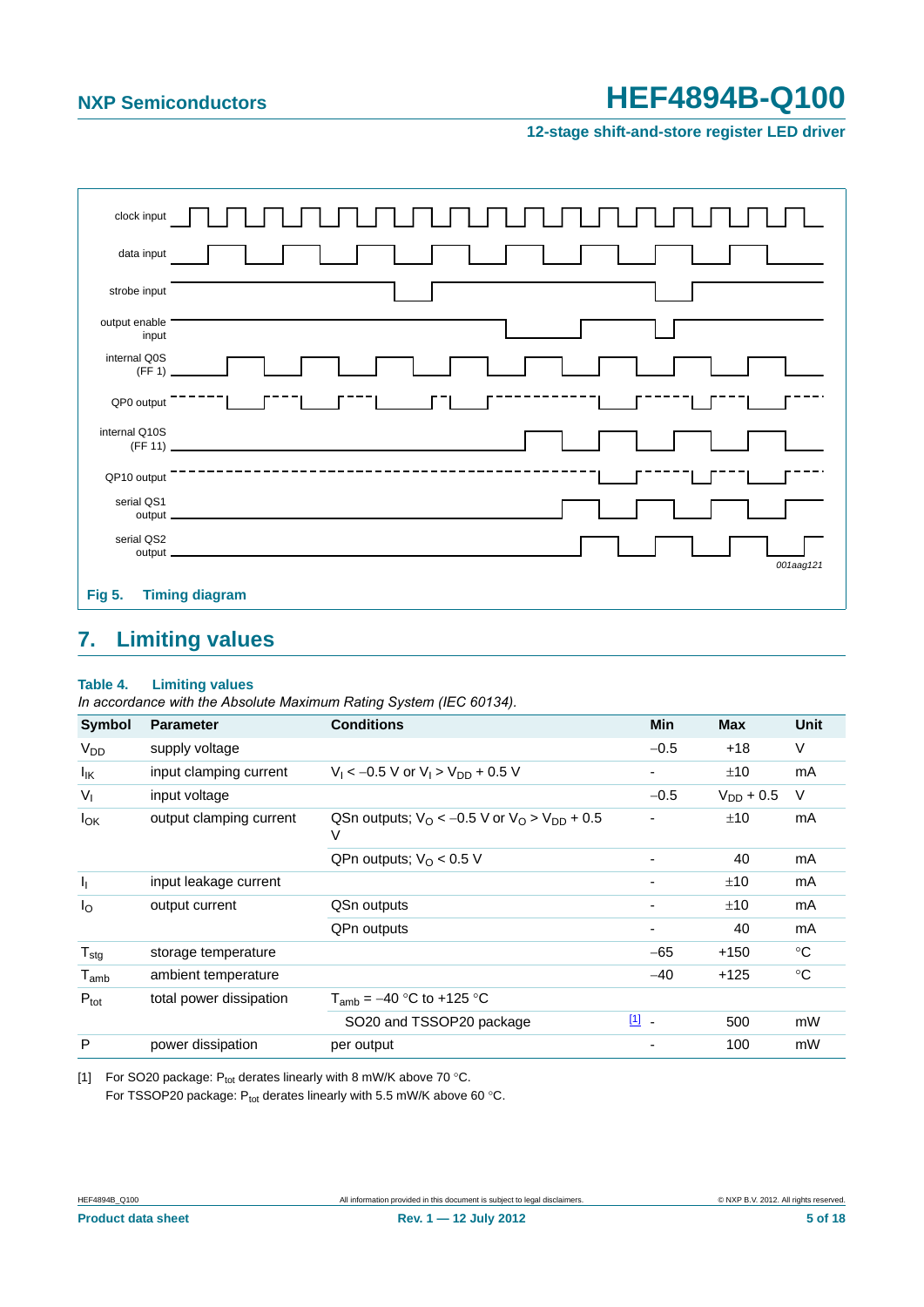**12-stage shift-and-store register LED driver**

# <span id="page-5-0"></span>**8. Recommended operating conditions**

| Table 5.            | <b>Recommended operating conditions</b> |                   |                          |                          |                       |           |  |  |  |
|---------------------|-----------------------------------------|-------------------|--------------------------|--------------------------|-----------------------|-----------|--|--|--|
| <b>Symbol</b>       | <b>Parameter</b>                        | <b>Conditions</b> | Min                      | <b>Typ</b>               | <b>Max</b>            | Unit      |  |  |  |
| V <sub>DD</sub>     | supply voltage                          |                   | 3                        | ۰                        | 15                    | V         |  |  |  |
| V <sub>1</sub>      | input voltage                           |                   | 0                        | $\overline{\phantom{a}}$ | <b>V<sub>DD</sub></b> | ٧         |  |  |  |
| $T_{\mathsf{amb}}$  | ambient temperature                     | in free air       | $-40$                    | $\overline{\phantom{a}}$ | $+125$                | °C        |  |  |  |
| $\Delta t/\Delta V$ | input transition rise and fall rate     | $V_{DD} = 5 V$    | ٠                        | ٠                        | 3.75                  | $\mu$ s/V |  |  |  |
|                     |                                         | $V_{DD} = 10 V$   | $\overline{\phantom{a}}$ | $\blacksquare$           | 0.5                   | $\mu$ s/V |  |  |  |
|                     |                                         | $V_{DD} = 15 V$   | $\overline{\phantom{a}}$ | $\overline{\phantom{0}}$ | 0.08                  | $\mu$ s/V |  |  |  |
|                     |                                         |                   |                          |                          |                       |           |  |  |  |

## <span id="page-5-1"></span>**9. Static characteristics**

### **Table 6. Static characteristics**

 $V_{SS}$  = 0 V;  $V_I$  =  $V_{SS}$  or  $V_{DD}$ ; unless otherwise specified.

| <b>Symbol</b>         | Parameter                | <b>Conditions</b>                             | <b>V<sub>DD</sub></b> | $T_{amb} = -40 °C$           |                          | $T_{amb} = +25 °C$       |                          | $T_{amb} = +85 °C$       |                              | $T_{amb} = +125 °C$          |                          | Unit        |
|-----------------------|--------------------------|-----------------------------------------------|-----------------------|------------------------------|--------------------------|--------------------------|--------------------------|--------------------------|------------------------------|------------------------------|--------------------------|-------------|
|                       |                          |                                               |                       | Min                          | Max                      | Min                      | <b>Max</b>               | Min                      | <b>Max</b>                   | Min                          | <b>Max</b>               |             |
| V <sub>IH</sub>       | <b>HIGH-level</b>        | $ I_O  < 1 \mu A$                             | 5 V                   | 3.5                          | $\blacksquare$           | 3.5                      | ÷,                       | 3.5                      | $\overline{\phantom{a}}$     | 3.5                          | $\overline{\phantom{a}}$ | $\sf V$     |
|                       | input voltage            |                                               | 10 V                  | 7.0                          | $\overline{\phantom{a}}$ | 7.0                      | $\overline{\phantom{a}}$ | 7.0                      | $\blacksquare$               | 7.0                          | $\blacksquare$           | $\sf V$     |
|                       |                          |                                               | 15 V                  | 11.0                         | $\blacksquare$           | 11.0                     | $\blacksquare$           | 11.0                     | ÷,                           | 11.0                         | $\blacksquare$           | $\sf V$     |
| $V_{IL}$              | LOW-level                | $ I_{\rm O}  < 1 \mu A$                       | 5 V                   | ÷,                           | 1.5                      | $\blacksquare$           | 1.5                      | ÷.                       | 1.5                          | $\blacksquare$               | 1.5                      | V           |
|                       | input voltage            |                                               | 10 V                  | $\blacksquare$               | 3.0                      | $\overline{a}$           | 3.0                      | $\blacksquare$           | 3.0                          | $\frac{1}{2}$                | 3.0                      | $\sf V$     |
|                       |                          |                                               | 15 V                  | $\blacksquare$               | 4.0                      | $\blacksquare$           | 4.0                      | $\blacksquare$           | 4.0                          | $\overline{\phantom{a}}$     | 4.0                      | $\sf V$     |
| <b>V<sub>OH</sub></b> | <b>HIGH-level</b>        | QSn outputs;                                  | 5 V                   | 4.95                         | $\overline{\phantom{a}}$ | 4.95                     | $\blacksquare$           | 4.95                     | $\blacksquare$               | 4.95                         | $\blacksquare$           | $\sf V$     |
|                       | output voltage           | $ I_{O}  < 1 \mu A$                           | 10 V                  | 9.95                         | $\blacksquare$           | 9.95                     | $\overline{\phantom{a}}$ | 9.95                     | $\blacksquare$               | 9.95                         | $\blacksquare$           | $\sf V$     |
|                       |                          |                                               | 15 V                  | 14.95                        | $\overline{\phantom{a}}$ | 14.95                    | $\blacksquare$           | 14.95                    | ÷,                           | 14.95                        | $\overline{\phantom{a}}$ | $\sf V$     |
| $V_{OL}$              | LOW-level                | QSn outputs;<br>$ I_{\rm O}  < 1 \mu A$       | 5 V                   | $\blacksquare$               | 0.05                     | $\blacksquare$           | 0.05                     | $\blacksquare$           | 0.05                         | $\frac{1}{2}$                | 0.05                     | $\sf V$     |
|                       | output voltage           |                                               | 10 V                  | $\blacksquare$               | 0.05                     | $\blacksquare$           | 0.05                     | $\blacksquare$           | 0.05                         | $\blacksquare$               | 0.05                     | V           |
|                       |                          |                                               | 15 V                  | $\blacksquare$               | 0.05                     | $\blacksquare$           | 0.05                     | $\blacksquare$           | 0.05                         | ÷,                           | 0.05                     | $\sf V$     |
|                       |                          | QPn outputs;<br>$ I_{\rm O}  < 20 \text{ mA}$ | 5 V                   | $\blacksquare$               | 0.75                     | $\blacksquare$           | 0.75                     | ÷,                       | 1.5                          | $\frac{1}{2}$                | 1.5                      | $\sf V$     |
|                       |                          |                                               | 10 V                  | $\blacksquare$               | 0.75                     | $\blacksquare$           | 0.75                     | $\overline{\phantom{0}}$ | 1.5                          | $\frac{1}{2}$                | 1.5                      | $\sf V$     |
|                       |                          |                                               | 15 V                  | $\overline{\phantom{a}}$     | 0.75                     | $\overline{\phantom{a}}$ | 0.75                     | $\overline{\phantom{a}}$ | 1.5                          | ÷,                           | 1.5                      | $\mathsf V$ |
| $I_{OH}$              | <b>HIGH-level</b>        | QSn outputs                                   |                       |                              |                          |                          |                          |                          |                              |                              |                          |             |
|                       | output current           | $V_{\Omega} = 2.5 V$                          | 5 V                   | $\blacksquare$               | $-1.7$                   | $\blacksquare$           | $-1.4$                   | $\blacksquare$           | $-1.1$                       | $\blacksquare$               | $-1.1$                   | mA          |
|                       |                          | $V_{\Omega} = 4.6 V$                          | 5 V                   | $\qquad \qquad \blacksquare$ | $-0.64$                  | $\blacksquare$           | $-0.5$                   | $\blacksquare$           | $-0.36$                      | $\blacksquare$               | $-0.36$                  | mA          |
|                       |                          | $V_{\Omega} = 9.5 V$                          | 10 V                  | ä,                           | $-1.6$                   | ä,                       | $-1.3$                   | ÷,                       | $-0.9$                       | $\overline{a}$               | $-0.9$                   | mA          |
|                       |                          | $V_{\Omega}$ = 13.5 V                         | 15 V                  | ÷,                           | $-4.2$                   | $\blacksquare$           | $-3.4$                   | $\blacksquare$           | $-2.4$                       | $\blacksquare$               | $-2.4$                   | mA          |
| $I_{OL}$              | LOW-level                | QSn outputs                                   |                       |                              |                          |                          |                          |                          |                              |                              |                          |             |
|                       | output current           | $V_O = 0.4 V$                                 | 5 V                   | 0.64                         | $\blacksquare$           | 0.5                      | $\blacksquare$           | 0.36                     | $\blacksquare$               | 0.36                         | $\Box$                   | mA          |
|                       |                          | $V_{O} = 0.5 V$                               | 10 V                  | 1.6                          | $\overline{\phantom{a}}$ | 1.3                      | $\blacksquare$           | 0.9                      | $\blacksquare$               | 0.9                          | $\blacksquare$           | mA          |
|                       |                          | $V_{O} = 1.5 V$                               | 15 V                  | 4.2                          | $\overline{\phantom{a}}$ | 3.2                      | $\frac{1}{2}$            | 2.4                      | $\qquad \qquad \blacksquare$ | 2.4                          | $\overline{\phantom{a}}$ | mA          |
| $I_1$                 | input leakage<br>current |                                               | 15 V                  | ÷,                           | ±0.1                     | $\blacksquare$           | ±0.1                     | $\blacksquare$           | $\pm 1.0$                    | $\qquad \qquad \blacksquare$ | $\pm 1.0$                | $\mu$ A     |

HEF4894B\_Q100 All information provided in this document is subject to legal disclaimers. © NXP B.V. 2012. All rights reserved.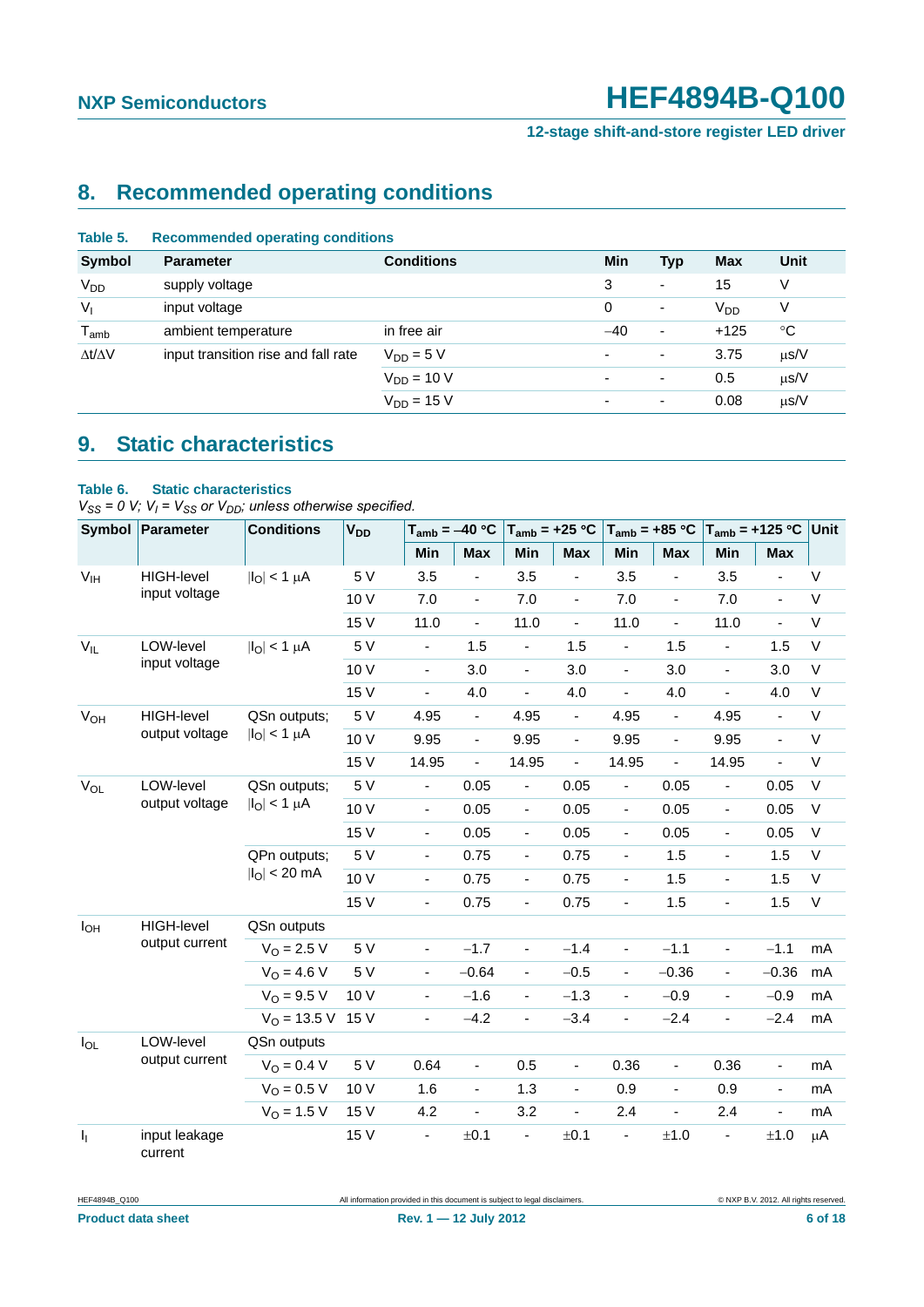**12-stage shift-and-store register LED driver**

|                | $\mathbf{v}_{SS}$ – 0 $\mathbf{v}, \mathbf{v}_{I}$ – $\mathbf{v}_{SS}$ or $\mathbf{v}_{DD}$ , anness onnerwise specified. |                    |                          |                          |                          |                          |                          |                          |                          |                                                                                                                      |            |    |  |
|----------------|---------------------------------------------------------------------------------------------------------------------------|--------------------|--------------------------|--------------------------|--------------------------|--------------------------|--------------------------|--------------------------|--------------------------|----------------------------------------------------------------------------------------------------------------------|------------|----|--|
|                | Symbol Parameter                                                                                                          | <b>Conditions</b>  | <b>V<sub>DD</sub></b>    |                          |                          |                          |                          |                          |                          | $T_{\text{amb}}$ = –40 °C $ T_{\text{amb}}$ = +25 °C $ T_{\text{amb}}$ = +85 °C $ T_{\text{amb}}$ = +125 °C $ $ Unit |            |    |  |
|                |                                                                                                                           |                    |                          | <b>Min</b>               | <b>Max</b>               | <b>Min</b>               | <b>Max</b>               | <b>Min</b>               | <b>Max</b>               | <b>Min</b>                                                                                                           | <b>Max</b> |    |  |
| $I_{OZ}$       | OFF-state                                                                                                                 | QPn output         | 5 V                      | $\overline{\phantom{0}}$ | 2                        | $\overline{\phantom{a}}$ | 2                        | ٠                        | 15                       | ٠                                                                                                                    | 15         | μA |  |
| output current | is HIGH:<br>$V_0 = 15 V$                                                                                                  | 10V                | $\blacksquare$           | 2                        | $\overline{\phantom{a}}$ | $\overline{2}$           | $\overline{\phantom{a}}$ | 15                       | $\overline{\phantom{a}}$ | 15                                                                                                                   | μA         |    |  |
|                |                                                                                                                           | 15 V               | $\overline{\phantom{0}}$ | 2                        | $\overline{\phantom{a}}$ | 2                        | $\overline{\phantom{a}}$ | 15                       | $\overline{\phantom{a}}$ | 15                                                                                                                   | μA         |    |  |
| $I_{DD}$       | supply current                                                                                                            | $I_{\Omega} = 0$ A | 5V                       | $\overline{\phantom{0}}$ | 5                        | $\overline{\phantom{a}}$ | 5                        | $\overline{\phantom{a}}$ | 150                      | ۰                                                                                                                    | 150        | μA |  |
|                |                                                                                                                           |                    | 10V                      | -                        | 10                       | ٠                        | 10                       | $\overline{\phantom{a}}$ | 300                      | $\overline{\phantom{a}}$                                                                                             | 300        | μA |  |
|                |                                                                                                                           |                    | 15 V                     | ۰                        | 20                       | $\blacksquare$           | 20                       | ٠                        | 600                      | ٠                                                                                                                    | 600        | μA |  |
| C <sub>1</sub> | input<br>capacitance                                                                                                      |                    | $\overline{\phantom{a}}$ | ۰                        | ۰                        | ۰.                       | 7.5                      | $\blacksquare$           | ٠                        | $\overline{\phantom{0}}$                                                                                             | ۰.         | pF |  |

## **Table 6. Static characteristics** *…continued*

 $V_{\text{SS}} = 0$  *V; V<sub>I</sub>* =  $V_{\text{SS}}$  or  $V_{\text{DD}}$ ; unless otherwise specified.

# <span id="page-6-0"></span>**10. Dynamic characteristics**

### **Table 7. Dynamic characteristics**

*VSS = 0 V; Tamb = 25 C unless otherwise specified. For test circuit see [Figure 10](#page-10-0).*

|                  | <b>Symbol Parameter</b> | <b>Conditions</b>          | <b>V<sub>DD</sub></b> |                                   | <b>Extrapolation formula</b>         | Min                          | <b>Typ</b> | <b>Max</b> | <b>Unit</b> |
|------------------|-------------------------|----------------------------|-----------------------|-----------------------------------|--------------------------------------|------------------------------|------------|------------|-------------|
| t <sub>PHL</sub> | HIGH to LOW             | CP to QS1;                 | 5 V                   | $\boxed{1}$                       | 132 ns + $(0.55 \text{ ns/pF})C_L$   | -                            | 160        | 320        | ns          |
|                  | propagation delay       | see Figure 6               | 10 V                  |                                   | 53 ns + $(0.23 \text{ ns/pF})C_L$    | $\qquad \qquad \blacksquare$ | 65         | 130        | ns          |
|                  |                         |                            | 15 V                  |                                   | $37$ ns + (0.16 ns/pF)C <sub>1</sub> | $\qquad \qquad \blacksquare$ | 45         | 90         | ns          |
|                  |                         | CP to QS2;<br>see Figure 6 | 5 V                   |                                   | 92 ns + (0.55 ns/pF) $C_L$           | $\qquad \qquad \blacksquare$ | 120        | 240        | ns          |
|                  |                         |                            | 10 V                  |                                   | 39 ns + (0.23 ns/pF)CL               | $\qquad \qquad \blacksquare$ | 50         | 100        | ns          |
|                  |                         |                            | 15 V                  |                                   | 32 ns + $(0.16 \text{ ns/pF})C_1$    | $\qquad \qquad \blacksquare$ | 40         | 80         | ns          |
| t <sub>PLH</sub> | LOW to HIGH             | CP to QS1;                 | 5 V                   | $\boxed{1}$                       | 102 ns + $(0.55 \text{ ns/pF})C_1$   | $\qquad \qquad \blacksquare$ | 130        | 260        | ns          |
|                  | propagation delay       | see Figure 6               | 10 V                  |                                   | 44 ns + (0.23 ns/pF)CL               | $\qquad \qquad \blacksquare$ | 55         | 110        | ns          |
|                  |                         | 15 V                       |                       | 32 ns + $(0.16 \text{ ns/pF})C_L$ | $\qquad \qquad \blacksquare$         | 40                           | 80         | ns         |             |
|                  |                         | CP to QS2;<br>see Figure 6 | 5 V                   |                                   | 102 ns + $(0.55 \text{ ns/pF})C_1$   | $\qquad \qquad \blacksquare$ | 130        | 260        | ns          |
|                  |                         |                            | 10 V                  |                                   | 49 ns + $(0.23 \text{ ns/pF})C_1$    | $\overline{\phantom{a}}$     | 60         | 120        | ns          |
|                  |                         |                            | 15 V                  |                                   | $37$ ns + (0.16 ns/pF)C <sub>1</sub> | $\qquad \qquad \blacksquare$ | 45         | 90         | ns          |
| t <sub>PZL</sub> | OFF-state to LOW        | CP to QPn;<br>see Figure 6 | 5 V                   |                                   |                                      | $\overline{\phantom{a}}$     | 240        | 480        | ns          |
|                  | propagation delay       |                            | 10 V                  |                                   |                                      | $\overline{\phantom{a}}$     | 80         | 160        | ns          |
|                  |                         |                            | 15 V                  |                                   |                                      | $\overline{\phantom{a}}$     | 55         | 110        | ns          |
|                  |                         | STR to QPn;                | 5 V                   |                                   |                                      | $\overline{\phantom{a}}$     | 140        | 280        | ns          |
|                  |                         | see Figure 7               | 10 V                  |                                   |                                      | ä,                           | 70         | 140        | ns          |
|                  |                         |                            | 15 V                  |                                   |                                      | $\overline{\phantom{a}}$     | 55         | 110        | ns          |
| t <sub>PLZ</sub> | LOW to OFF-state        | CP to QPn;                 | 5 V                   |                                   |                                      | $\frac{1}{2}$                | 170        | 340        | ns          |
|                  | propagation delay       | see Figure 6 and 7         | 10 V                  |                                   |                                      | $\overline{\phantom{a}}$     | 75         | 150        | ns          |
|                  |                         |                            | 15 V                  |                                   |                                      | $\frac{1}{2}$                | 60         | 120        | ns          |
|                  |                         | STR to QPn;                | 5 V                   |                                   |                                      | $\overline{\phantom{a}}$     | 100        | 200        | ns          |
|                  |                         | see Figure 7               | 10 V                  |                                   |                                      | ÷,                           | 40         | 100        | ns          |
|                  |                         |                            | 15 V                  |                                   |                                      | ä,                           | 35         | 70         | ns          |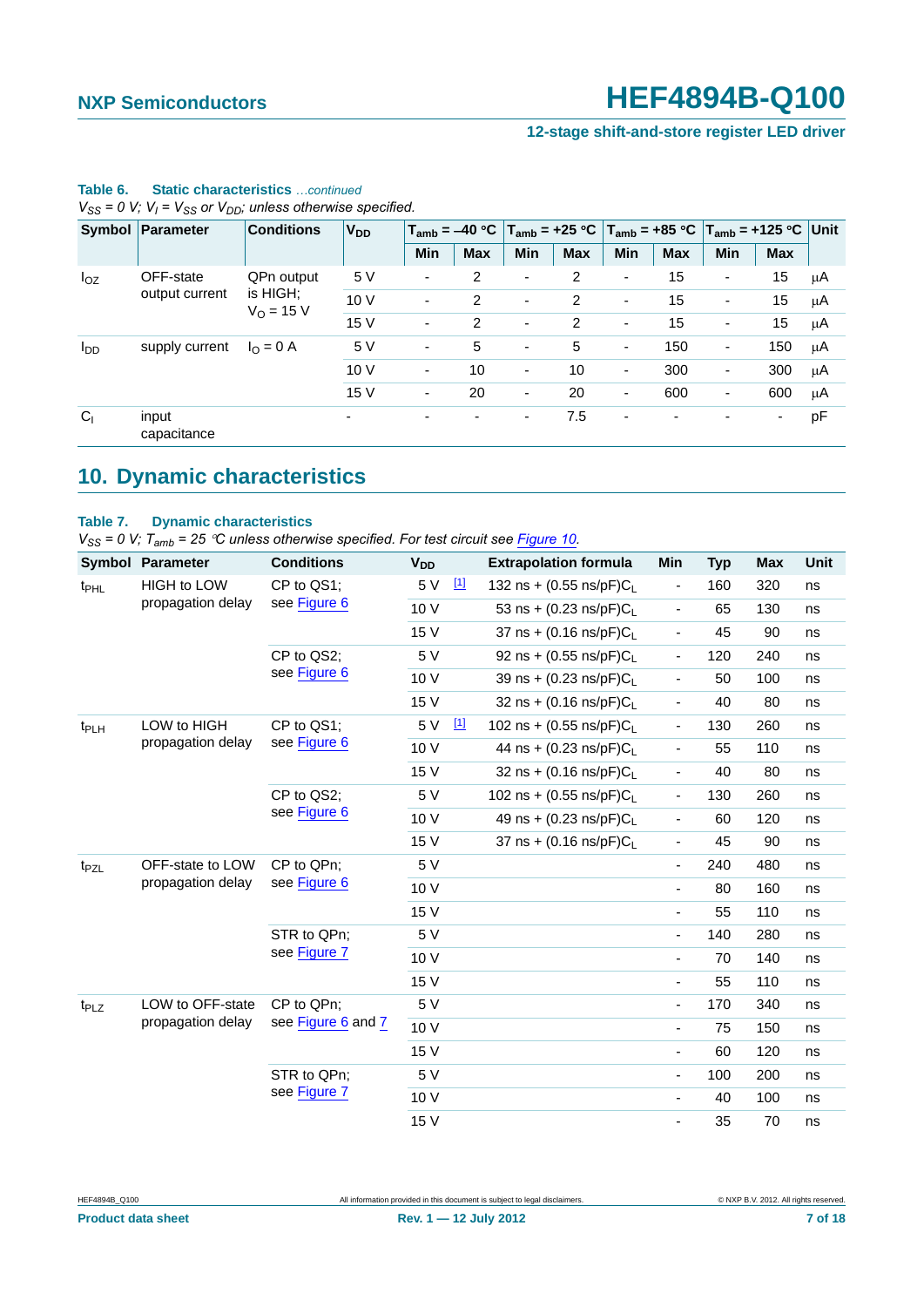### **12-stage shift-and-store register LED driver**

|                              | <b>Symbol Parameter</b> | <b>Conditions</b>                 | <b>V<sub>DD</sub></b> |                                   | <b>Extrapolation formula</b> | Min                      | <b>Typ</b> | <b>Max</b>               | <b>Unit</b> |
|------------------------------|-------------------------|-----------------------------------|-----------------------|-----------------------------------|------------------------------|--------------------------|------------|--------------------------|-------------|
| $t_{en}$                     |                         | OE to QPn;                        | 5 V                   | $[2]$                             |                              |                          | 100        | 200                      | ns          |
|                              |                         | see Figure 8                      | 10 V                  |                                   |                              | $\overline{\phantom{a}}$ | 55         | 110                      | ns          |
|                              |                         |                                   | 15 V                  |                                   |                              | $\blacksquare$           | 50         | 100                      | ns          |
| $t_{dis}$                    |                         | OE to QPn;                        | 5 V                   | $[2]$                             |                              | $\overline{\phantom{a}}$ | 80         | 160                      | ns          |
|                              |                         | see Figure 8                      | 10 V                  |                                   |                              | $\overline{\phantom{a}}$ | 40         | 80                       | ns          |
|                              |                         |                                   | 15 V                  |                                   |                              | $\overline{\phantom{a}}$ | 30         | 60                       | ns          |
| $t_t$                        | transition time         | QS1, QS2;                         | 5 V                   | [1][3]                            | 35 ns + (1.00 ns/pF)CL       | $\overline{\phantom{a}}$ | 85         | 170                      | ns          |
|                              | see Figure 6            | 10 V                              |                       | 19 ns + $(0.42 \text{ ns/pF})C_1$ | $\blacksquare$               | 40                       | 80         | ns                       |             |
|                              |                         | 15 V                              |                       | 16 ns + $(0.28 \text{ ns/pF})C_1$ | $\blacksquare$               | 30                       | 60         | ns                       |             |
| pulse width<br>$t_W$         |                         | CP; LOW and HIGH;<br>see Figure 6 | 5 V                   |                                   |                              | 60                       | 30         | $\overline{\phantom{a}}$ | ns          |
|                              |                         |                                   | 10 V                  |                                   |                              | 30                       | 15         | $\overline{\phantom{a}}$ | ns          |
|                              |                         |                                   | 15 V                  |                                   |                              | 24                       | 12         | $\blacksquare$           | ns          |
|                              |                         | STR; HIGH;<br>see Figure 7        | 5 V                   |                                   |                              | 80                       | 40         | $\blacksquare$           | ns          |
|                              |                         |                                   | 10 V                  |                                   |                              | 60                       | 30         | $\overline{\phantom{a}}$ | ns          |
|                              |                         |                                   | 15 V                  |                                   |                              | 24                       | 12         | $\overline{\phantom{a}}$ | ns          |
| $t_{\rm su}$                 | set-up time             | D to CP;                          | 5 V                   |                                   |                              | 60                       | 30         | $\overline{\phantom{a}}$ | ns          |
|                              |                         | see Figure 9                      | 10 V                  |                                   |                              | 20                       | 10         | $\overline{\phantom{a}}$ | ns          |
|                              |                         |                                   | 15 V                  |                                   |                              | 15                       | 5          | $\overline{\phantom{a}}$ | ns          |
| t <sub>h</sub>               | hold time               | D to CP;                          | 5 V                   |                                   |                              | $+5$                     | $-15$      | $\overline{\phantom{a}}$ | ns          |
|                              |                         | see Figure 9                      | 10 V                  |                                   |                              | 20                       | 5          | $\overline{\phantom{a}}$ | ns          |
|                              |                         |                                   | 15 V                  |                                   |                              | 20                       | 5          | $\blacksquare$           | ns          |
| $f_{\text{clk}(\text{max})}$ | maximum clock           | CP; see Figure 6                  | 5 V                   |                                   |                              | 5                        | 10         | $\overline{\phantom{a}}$ | <b>MHz</b>  |
|                              | frequency               |                                   | 10 V                  |                                   |                              | 11                       | 22         | $\overline{\phantom{a}}$ | <b>MHz</b>  |
|                              |                         |                                   | 15 V                  |                                   |                              | 14                       | 28         | $\overline{\phantom{a}}$ | <b>MHz</b>  |

# **Table 7. Dynamic characteristics** *…continued*

*VSS = 0 V; Tamb = 25 C unless otherwise specified. For test circuit see Figure 10.*

<span id="page-7-0"></span>[1] The typical values of the propagation delay and transition times are calculated from the extrapolation formulas shown ( $C_L$  in pF).

<span id="page-7-1"></span>[2]  $t_{en}$  is the same as  $t_{PZL}$  and  $t_{dis}$  is the same as  $t_{PLZ}$ .

<span id="page-7-2"></span>[3]  $t_t$  is the same as  $t_{\text{TLH}}$  and  $t_{\text{THL}}$ .

### **Table 8. Dynamic power dissipation**

*P<sub>D</sub>* can be calculated from the formulas shown.  $V_{SS} = 0$  V;  $t_r = t_f \le 20$  ns;  $T_{amb} = 25$  °C.

|       | Symbol Parameter | V <sub>DD</sub> | <b>Typical formula</b>                                                  | Where                                                                             |
|-------|------------------|-----------------|-------------------------------------------------------------------------|-----------------------------------------------------------------------------------|
| $P_D$ | dynamic power    | 5 V             | $P_D = 1200 \times f_i + \Sigma(f_0 \times C_1) \times V_{DD}^2 \mu W$  | $f_i$ = input frequency in MHz;                                                   |
|       | dissipation      | 10V             | $P_D = 5550 \times f_i + \Sigma(f_0 \times C_1) \times V_{DD}^2 \mu W$  | $f_0$ = output frequency in MHz;<br>$C_L$ = output load capacitance in pF;        |
|       |                  | 15 V            | $P_D = 15000 \times f_i + \Sigma(f_0 \times C_1) \times V_{DD}^2 \mu W$ | $\Sigma(f_0 \times C_1)$ = sum of the outputs;<br>$V_{DD}$ = supply voltage in V. |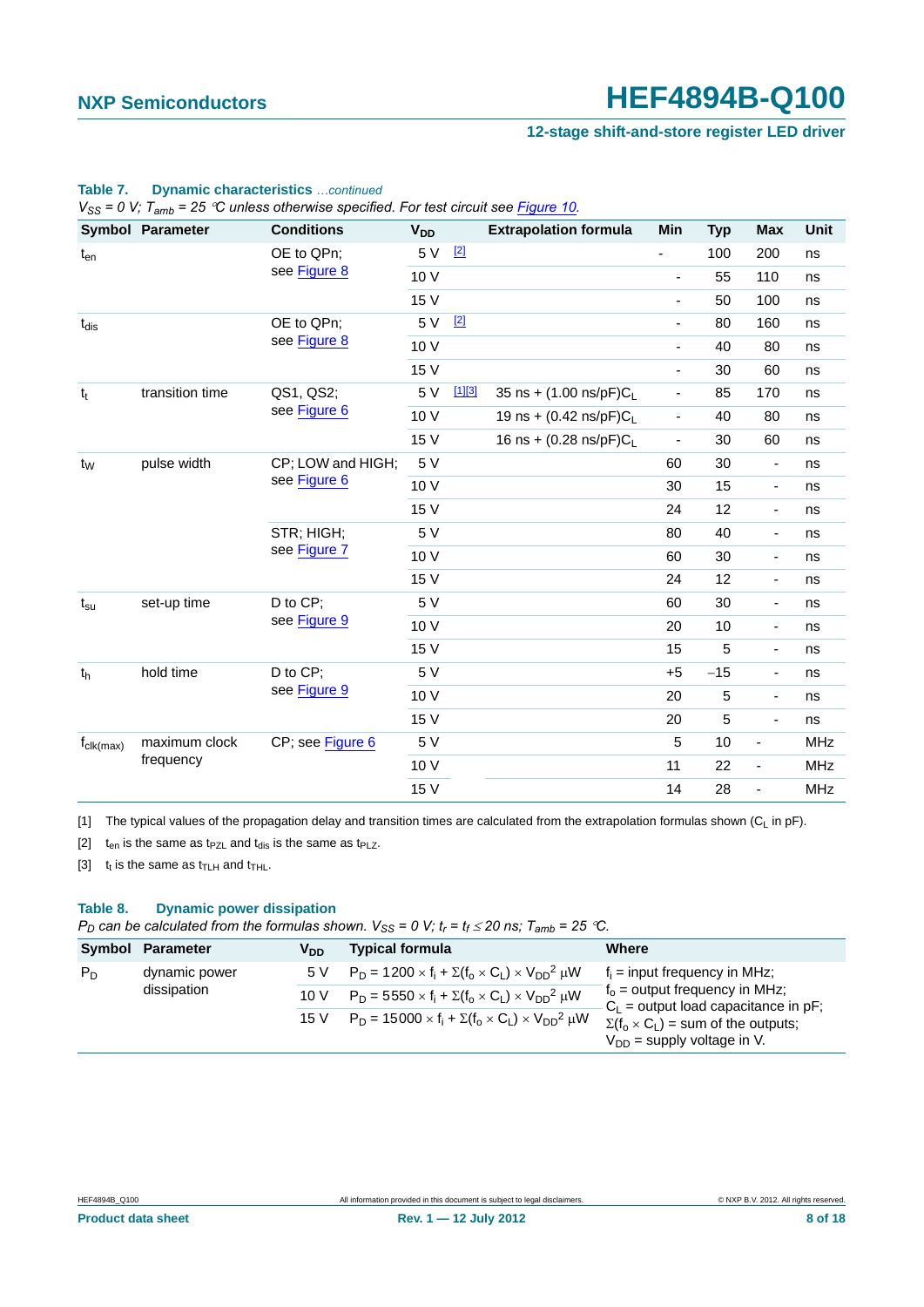**12-stage shift-and-store register LED driver**

## <span id="page-8-3"></span>**11. Waveforms**



### <span id="page-8-2"></span><span id="page-8-0"></span>**Table 9. Measurement points**

| <b>Supply</b>         | Input              | Output             |                   |                   |
|-----------------------|--------------------|--------------------|-------------------|-------------------|
| <b>V<sub>DD</sub></b> | $V_M$              | $V_M$              | vχ                | $\mathbf{v}$      |
| 5 V to 15 V           | 0.5V <sub>DD</sub> | 0.5V <sub>DD</sub> | 0.1V <sub>O</sub> | 0.9V <sub>O</sub> |

<span id="page-8-1"></span>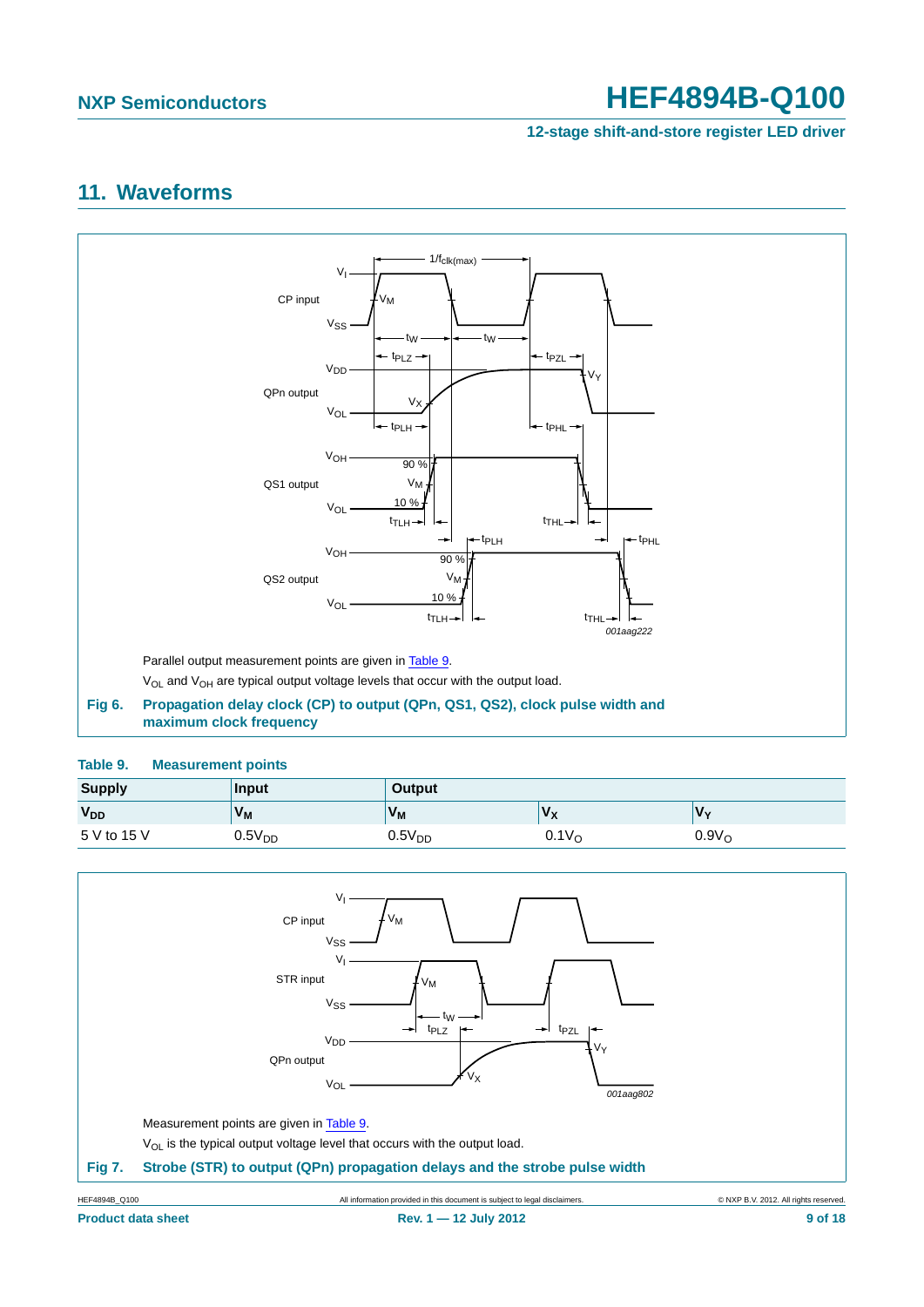### **12-stage shift-and-store register LED driver**



<span id="page-9-1"></span><span id="page-9-0"></span>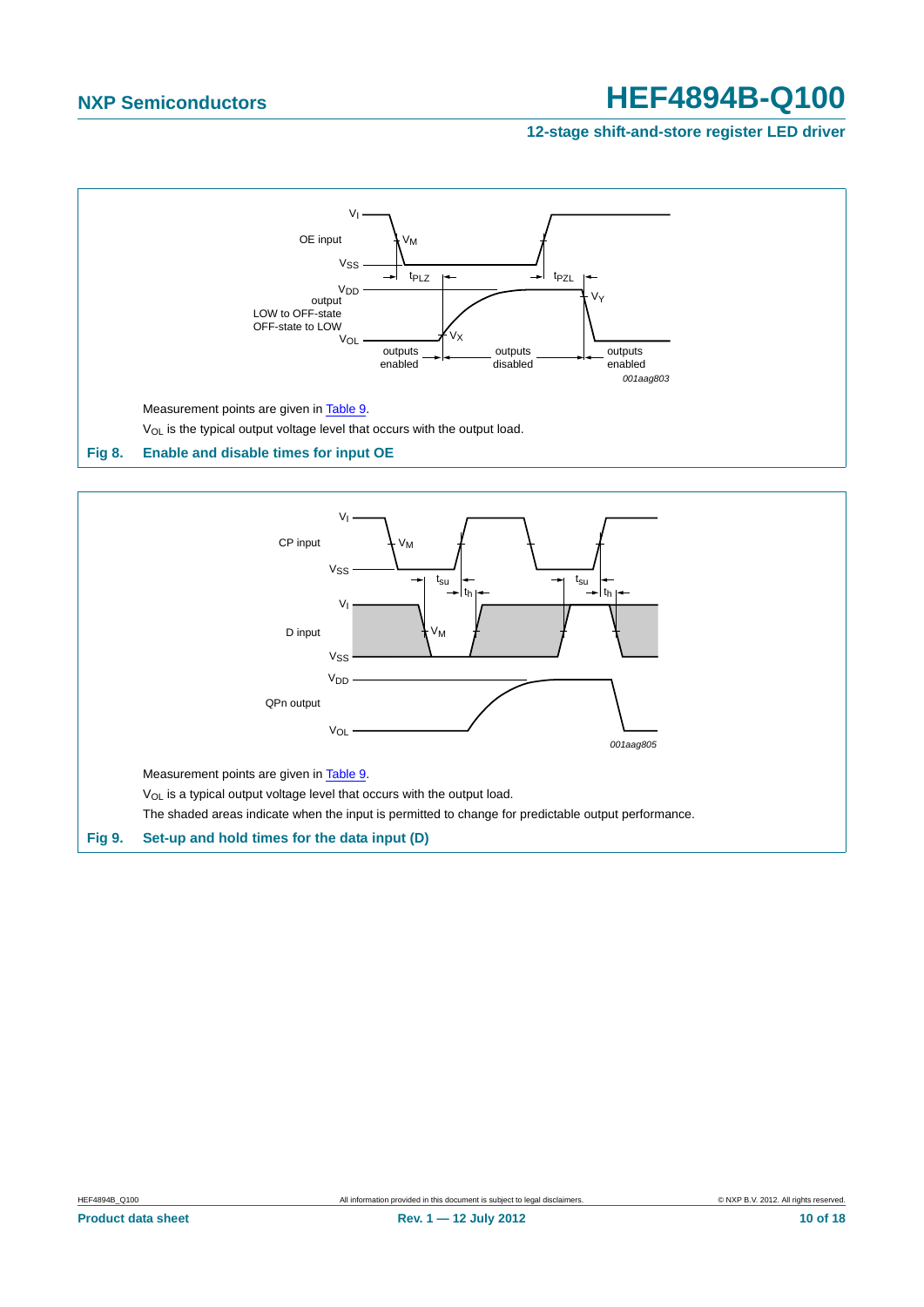### **12-stage shift-and-store register LED driver**



### <span id="page-10-1"></span><span id="page-10-0"></span>**Table 10. Test data**

| <b>Supply</b>         | Input |                                   | <b>VEXT</b>                         |                                             | Load  |                |
|-----------------------|-------|-----------------------------------|-------------------------------------|---------------------------------------------|-------|----------------|
| <b>V<sub>DD</sub></b> |       | լ ւ <sub>r</sub> , ւ <sub>f</sub> | t <sub>PLZ</sub> , t <sub>PZL</sub> | $\parallel$ t $_{\rm PLH}$ , t $_{\rm PHL}$ |       | $\blacksquare$ |
| 5 V to 15 V           | V DD  | $\leq$ 20 ns                      | VDD                                 | open                                        | 50 pF | 1 k $\Omega$   |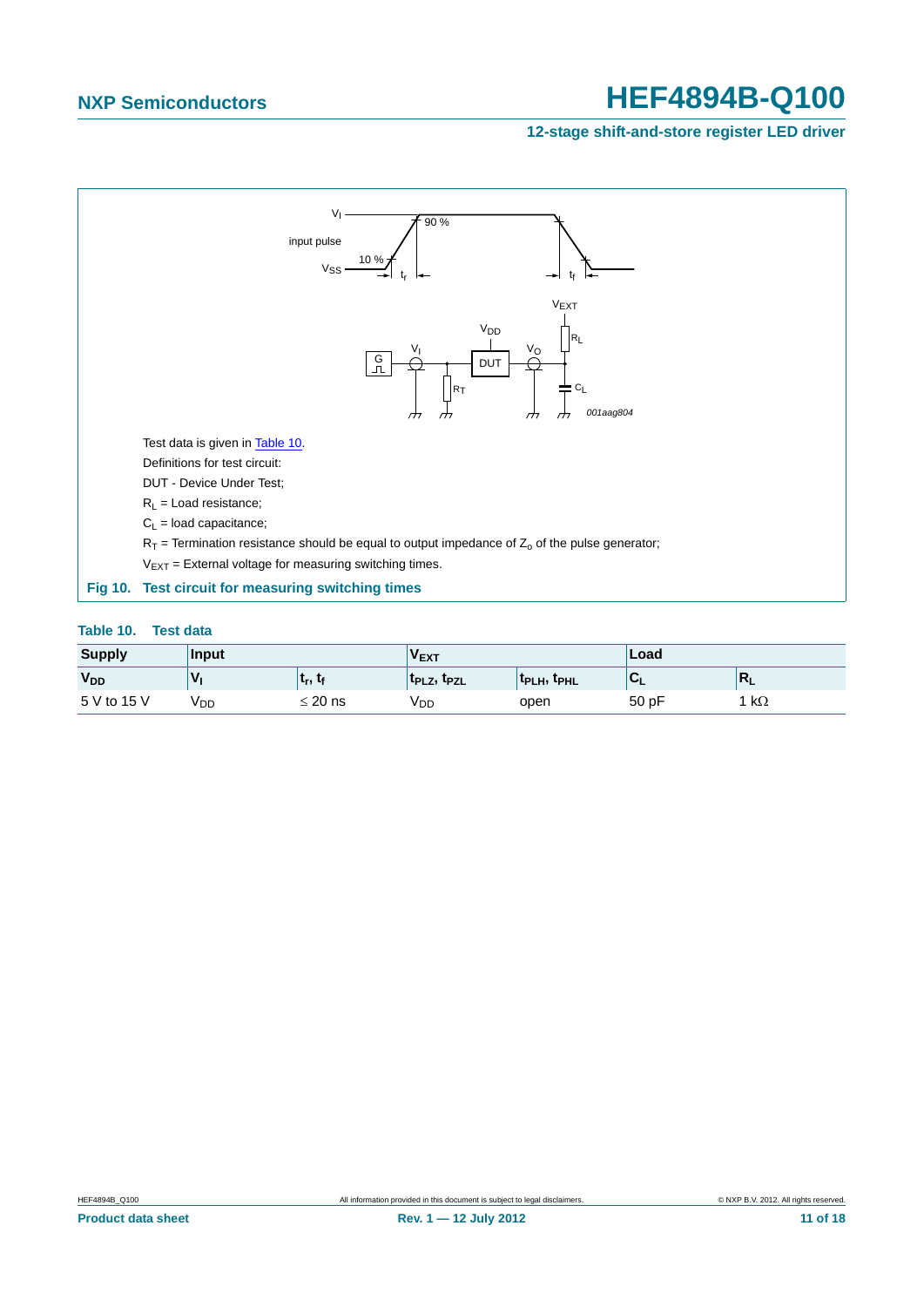**12-stage shift-and-store register LED driver**

# <span id="page-11-0"></span>**12. Application information**



Application example: serial-to-parallel data converting LED driver.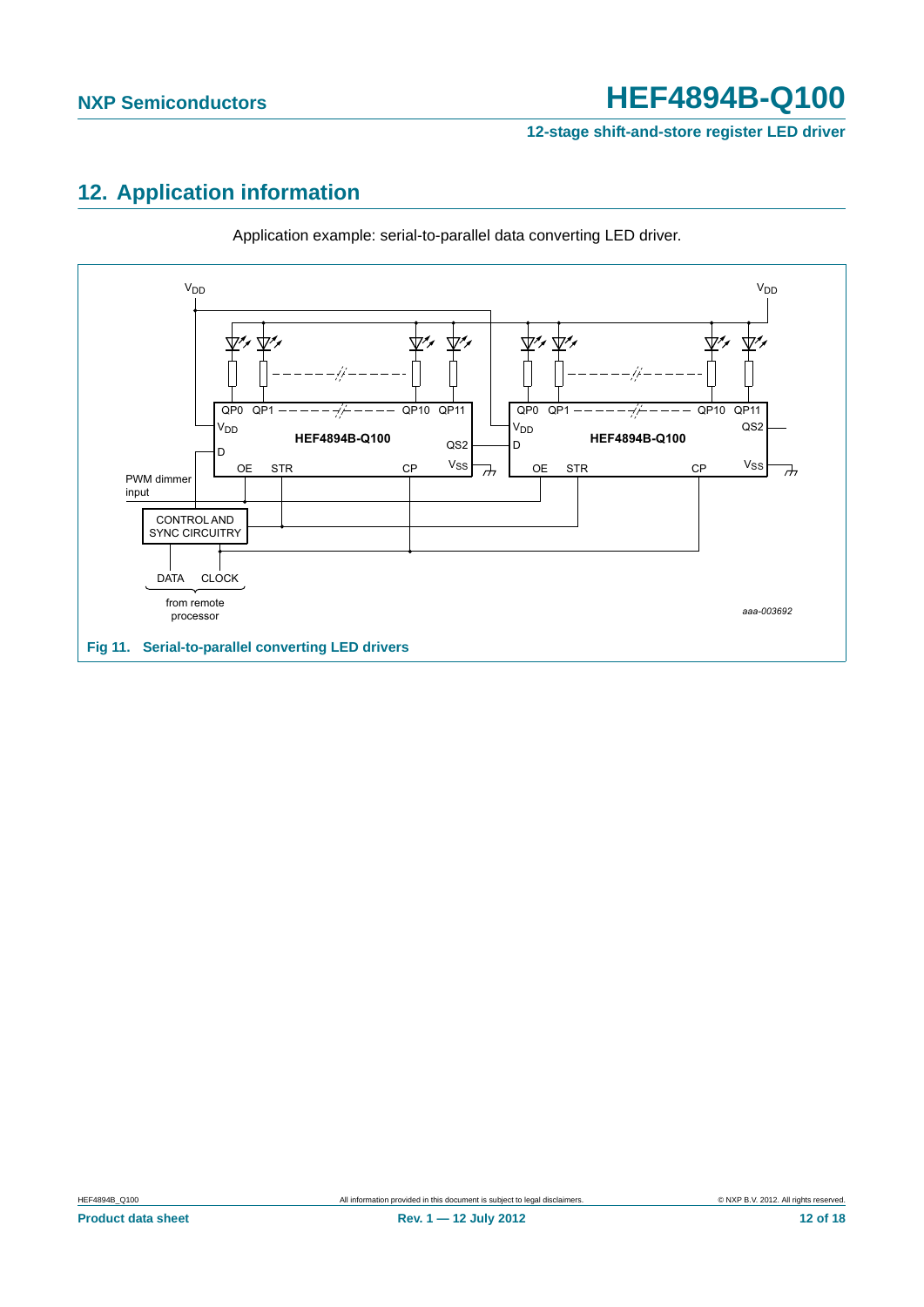**12-stage shift-and-store register LED driver**

## <span id="page-12-0"></span>**13. Package outline**



### **Fig 12. Package outline SOT163-1 (SO20)**

HEF4894B\_Q100 **All information provided in this document is subject to legal disclaimers. EXP B.V. 2012. All rights reserved.**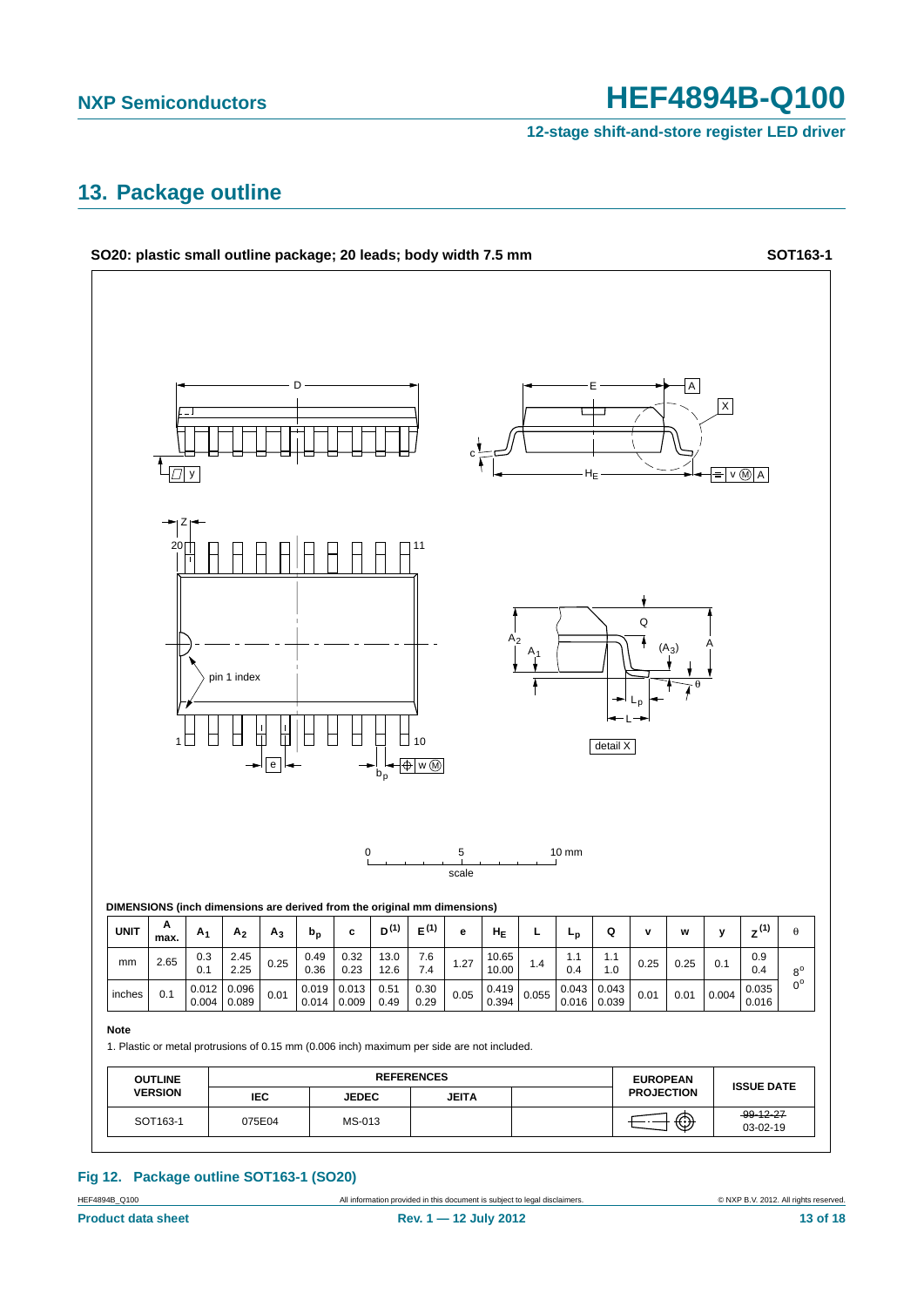**12-stage shift-and-store register LED driver**



### **Fig 13. Package outline SOT360-1 (TSSOP20)**

HEF4894B\_Q100 **All information provided in this document is subject to legal disclaimers. EXP B.V. 2012. All rights reserved.**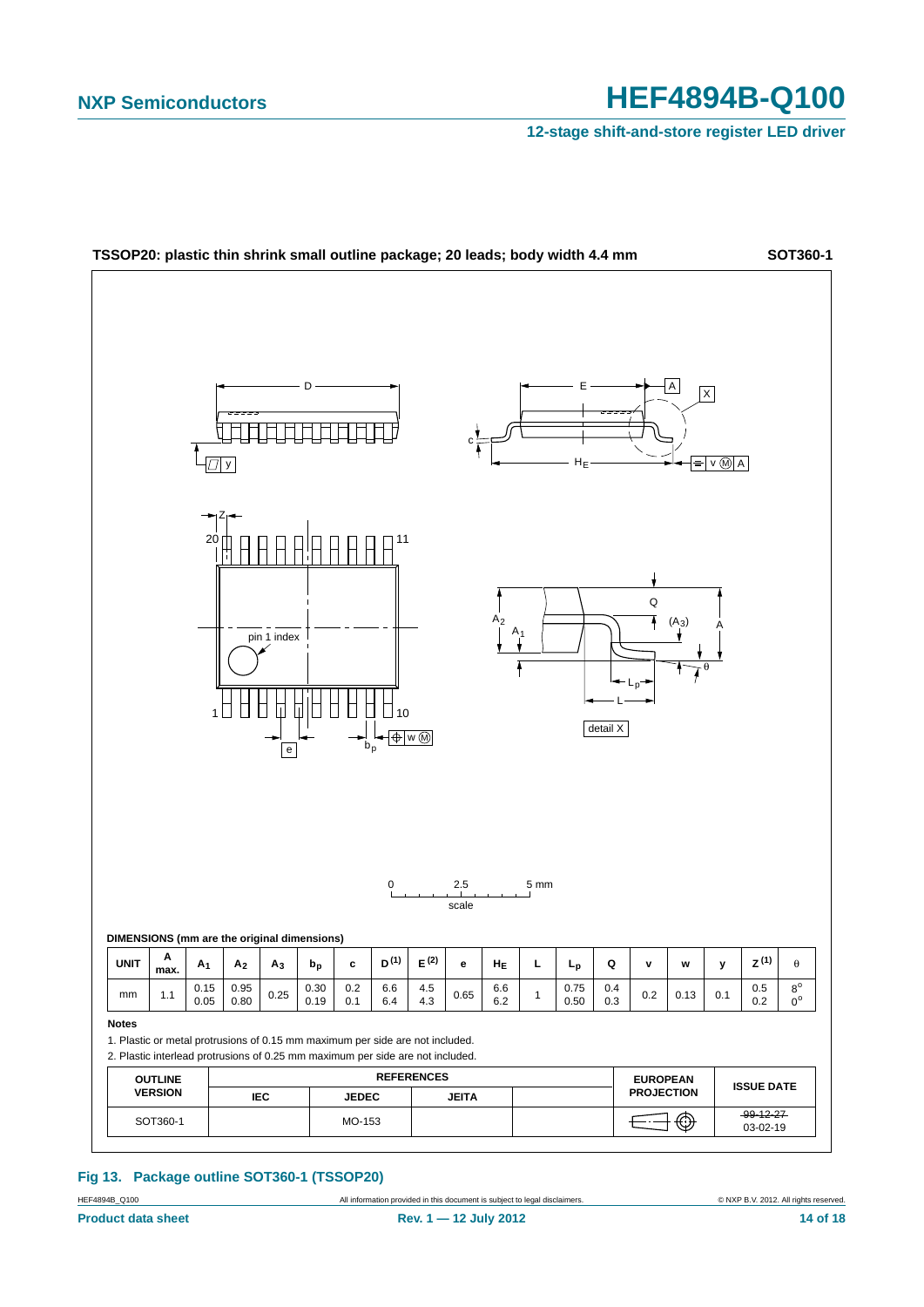**12-stage shift-and-store register LED driver**

# <span id="page-14-0"></span>**14. Abbreviations**

| <b>Table 11. Abbreviations</b> |                         |  |
|--------------------------------|-------------------------|--|
| Acronym                        | <b>Description</b>      |  |
| <b>HBM</b>                     | Human Body Model        |  |
| <b>ESD</b>                     | ElectroStatic Discharge |  |
| MМ                             | Machine Model           |  |
| MIL                            | Military                |  |

# <span id="page-14-1"></span>**15. Revision history**

| <b>Table 12. Revision history</b> |                     |                    |                          |                          |  |  |
|-----------------------------------|---------------------|--------------------|--------------------------|--------------------------|--|--|
| <b>Document ID</b>                | <b>Release date</b> | Data sheet status  | <b>Change notice</b>     | <b>Supersedes</b>        |  |  |
| HEF4894B Q100 v.1                 | 20120712            | Product data sheet | $\overline{\phantom{0}}$ | $\overline{\phantom{a}}$ |  |  |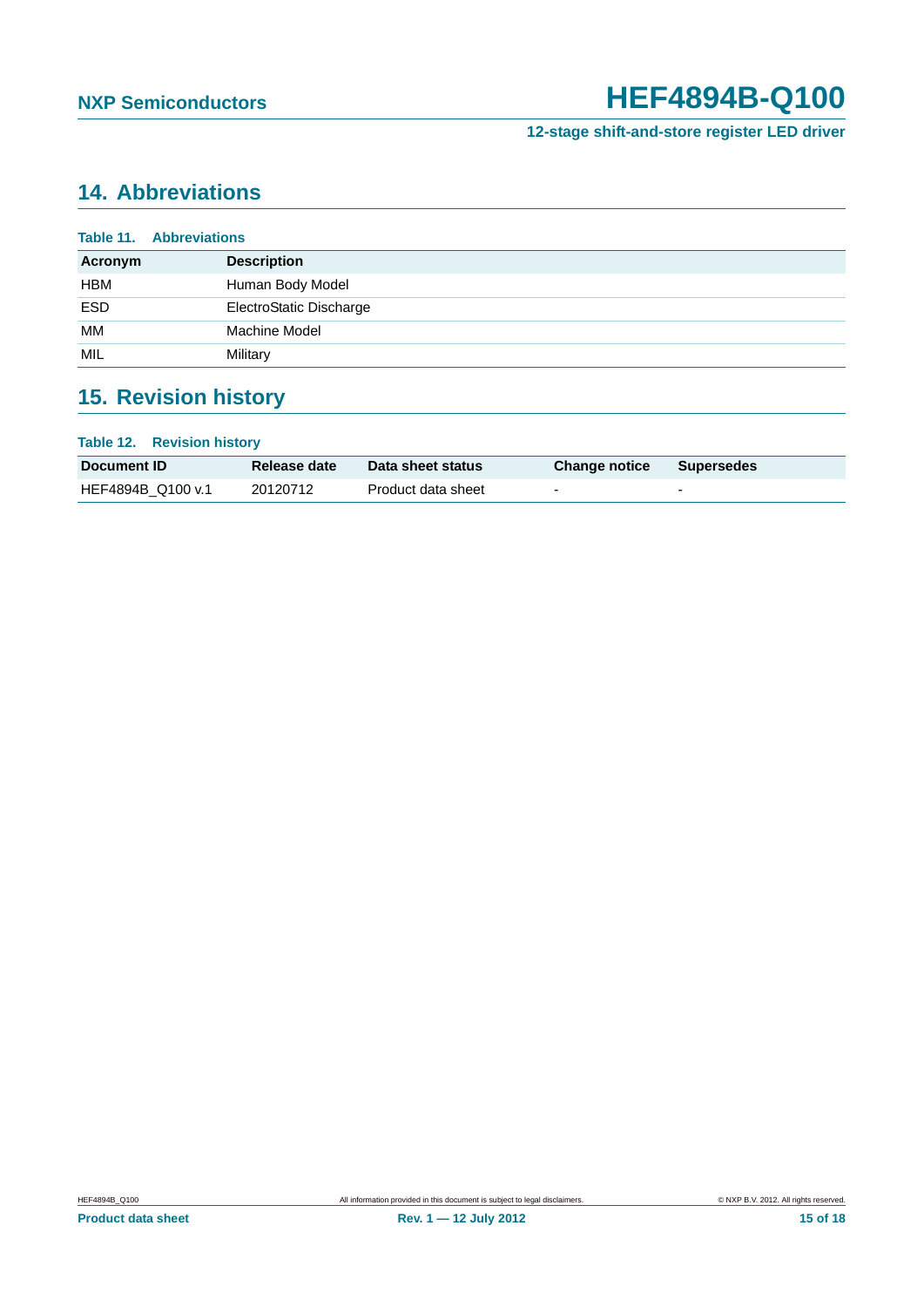### **12-stage shift-and-store register LED driver**

## <span id="page-15-0"></span>**16. Legal information**

## <span id="page-15-1"></span>**16.1 Data sheet status**

| Document status[1][2]          | Product status <sup>[3]</sup> | <b>Definition</b>                                                                     |
|--------------------------------|-------------------------------|---------------------------------------------------------------------------------------|
| Objective [short] data sheet   | Development                   | This document contains data from the objective specification for product development. |
| Preliminary [short] data sheet | Qualification                 | This document contains data from the preliminary specification.                       |
| Product [short] data sheet     | Production                    | This document contains the product specification.                                     |

[1] Please consult the most recently issued document before initiating or completing a design.

[2] The term 'short data sheet' is explained in section "Definitions".

[3] The product status of device(s) described in this document may have changed since this document was published and may differ in case of multiple devices. The latest product status<br>information is available on the Intern

## <span id="page-15-2"></span>**16.2 Definitions**

**Draft —** The document is a draft version only. The content is still under internal review and subject to formal approval, which may result in modifications or additions. NXP Semiconductors does not give any representations or warranties as to the accuracy or completeness of information included herein and shall have no liability for the consequences of use of such information.

**Short data sheet —** A short data sheet is an extract from a full data sheet with the same product type number(s) and title. A short data sheet is intended for quick reference only and should not be relied upon to contain detailed and full information. For detailed and full information see the relevant full data sheet, which is available on request via the local NXP Semiconductors sales office. In case of any inconsistency or conflict with the short data sheet, the full data sheet shall prevail.

**Product specification —** The information and data provided in a Product data sheet shall define the specification of the product as agreed between NXP Semiconductors and its customer, unless NXP Semiconductors and customer have explicitly agreed otherwise in writing. In no event however, shall an agreement be valid in which the NXP Semiconductors product is deemed to offer functions and qualities beyond those described in the Product data sheet.

## <span id="page-15-3"></span>**16.3 Disclaimers**

**Limited warranty and liability —** Information in this document is believed to be accurate and reliable. However, NXP Semiconductors does not give any representations or warranties, expressed or implied, as to the accuracy or completeness of such information and shall have no liability for the consequences of use of such information. NXP Semiconductors takes no responsibility for the content in this document if provided by an information source outside of NXP Semiconductors.

In no event shall NXP Semiconductors be liable for any indirect, incidental, punitive, special or consequential damages (including - without limitation - lost profits, lost savings, business interruption, costs related to the removal or replacement of any products or rework charges) whether or not such damages are based on tort (including negligence), warranty, breach of contract or any other legal theory.

Notwithstanding any damages that customer might incur for any reason whatsoever, NXP Semiconductors' aggregate and cumulative liability towards customer for the products described herein shall be limited in accordance with the *Terms and conditions of commercial sale* of NXP Semiconductors.

**Right to make changes —** NXP Semiconductors reserves the right to make changes to information published in this document, including without limitation specifications and product descriptions, at any time and without notice. This document supersedes and replaces all information supplied prior to the publication hereof.

### **Suitability for use in automotive applications —** This NXP

Semiconductors product has been qualified for use in automotive applications. Unless otherwise agreed in writing, the product is not designed, authorized or warranted to be suitable for use in life support, life-critical or safety-critical systems or equipment, nor in applications where failure or malfunction of an NXP Semiconductors product can reasonably be expected to result in personal injury, death or severe property or environmental damage. NXP Semiconductors and its suppliers accept no liability for inclusion and/or use of NXP Semiconductors products in such equipment or applications and therefore such inclusion and/or use is at the customer's own risk.

**Applications —** Applications that are described herein for any of these products are for illustrative purposes only. NXP Semiconductors makes no representation or warranty that such applications will be suitable for the specified use without further testing or modification.

Customers are responsible for the design and operation of their applications and products using NXP Semiconductors products, and NXP Semiconductors accepts no liability for any assistance with applications or customer product design. It is customer's sole responsibility to determine whether the NXP Semiconductors product is suitable and fit for the customer's applications and products planned, as well as for the planned application and use of customer's third party customer(s). Customers should provide appropriate design and operating safeguards to minimize the risks associated with their applications and products.

NXP Semiconductors does not accept any liability related to any default, damage, costs or problem which is based on any weakness or default in the customer's applications or products, or the application or use by customer's third party customer(s). Customer is responsible for doing all necessary testing for the customer's applications and products using NXP Semiconductors products in order to avoid a default of the applications and the products or of the application or use by customer's third party customer(s). NXP does not accept any liability in this respect.

**Limiting values —** Stress above one or more limiting values (as defined in the Absolute Maximum Ratings System of IEC 60134) will cause permanent damage to the device. Limiting values are stress ratings only and (proper) operation of the device at these or any other conditions above those given in the Recommended operating conditions section (if present) or the Characteristics sections of this document is not warranted. Constant or repeated exposure to limiting values will permanently and irreversibly affect the quality and reliability of the device.

**Terms and conditions of commercial sale —** NXP Semiconductors products are sold subject to the general terms and conditions of commercial sale, as published at<http://www.nxp.com/profile/terms>, unless otherwise agreed in a valid written individual agreement. In case an individual agreement is concluded only the terms and conditions of the respective agreement shall apply. NXP Semiconductors hereby expressly objects to applying the customer's general terms and conditions with regard to the purchase of NXP Semiconductors products by customer.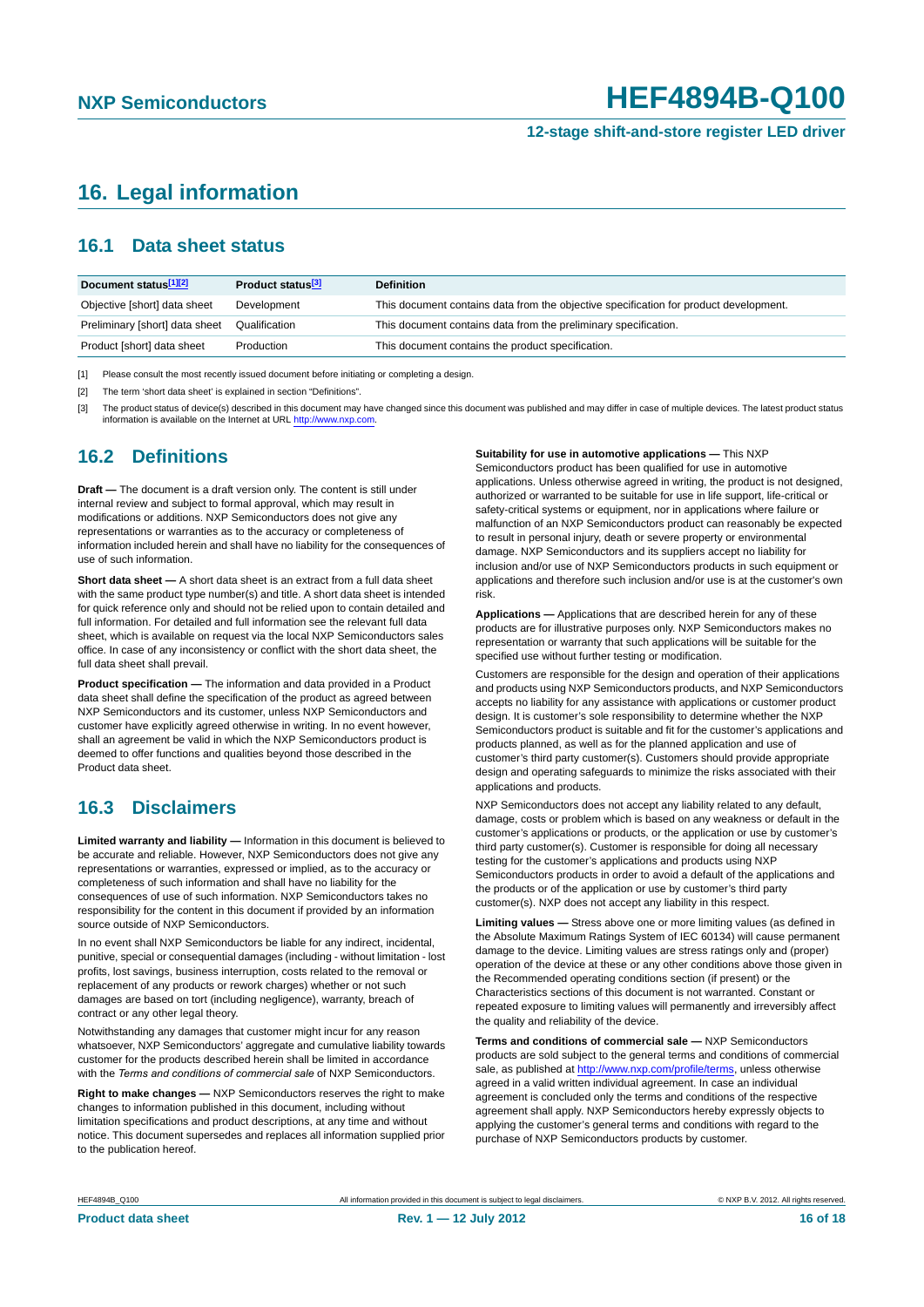### **12-stage shift-and-store register LED driver**

**No offer to sell or license —** Nothing in this document may be interpreted or construed as an offer to sell products that is open for acceptance or the grant, conveyance or implication of any license under any copyrights, patents or other industrial or intellectual property rights.

**Export control —** This document as well as the item(s) described herein may be subject to export control regulations. Export might require a prior authorization from competent authorities.

**Translations —** A non-English (translated) version of a document is for reference only. The English version shall prevail in case of any discrepancy between the translated and English versions.

## <span id="page-16-0"></span>**16.4 Trademarks**

Notice: All referenced brands, product names, service names and trademarks are the property of their respective owners.

## <span id="page-16-1"></span>**17. Contact information**

For more information, please visit: **http://www.nxp.com**

For sales office addresses, please send an email to: **salesaddresses@nxp.com**